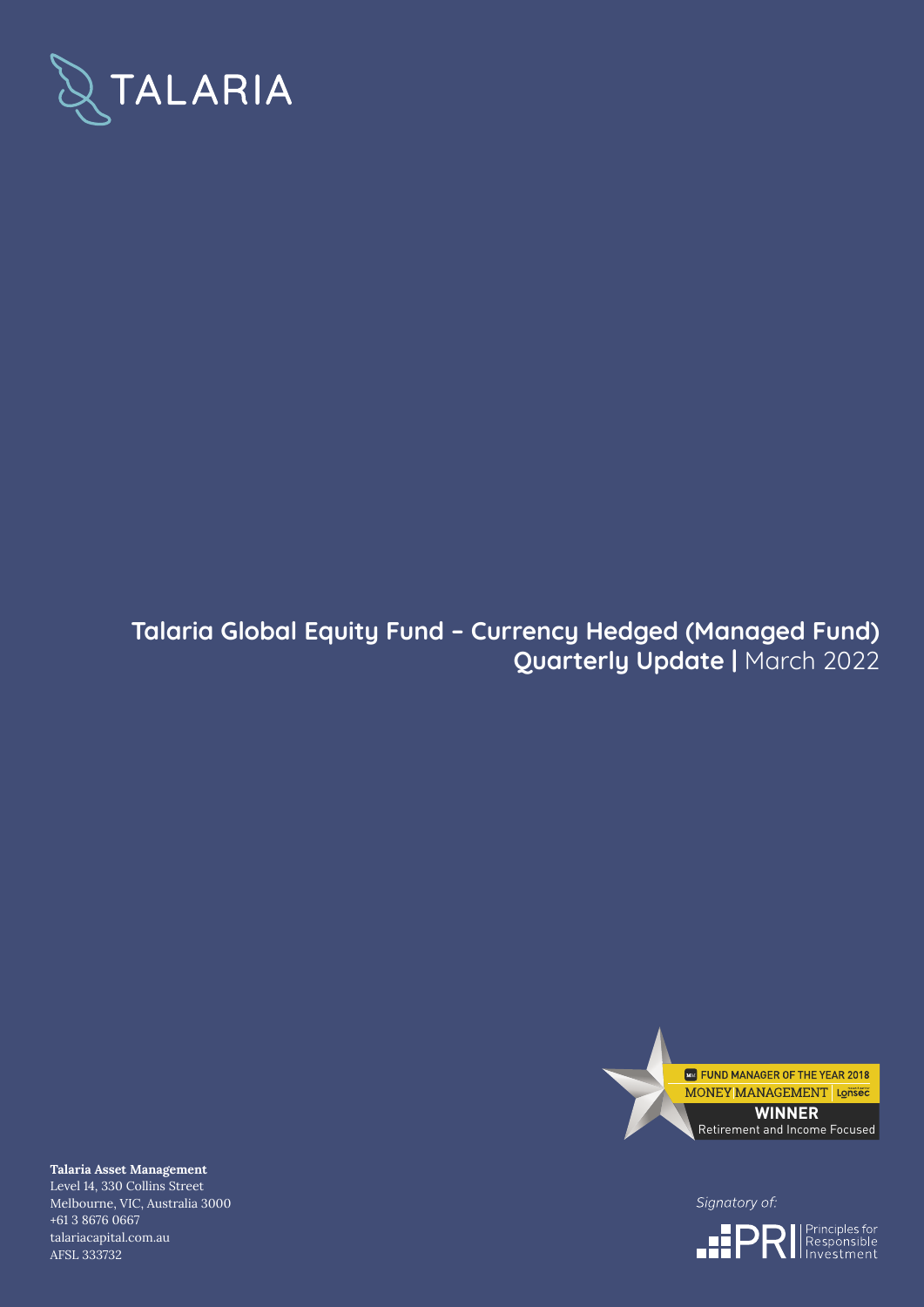

# **Market Insight**

It's numbers not narrative that drive us at Talaria and in what follows we:

- Quantify the expected future returns from the dominant US equity market (spoiler alert 1: they're very low).
- Analyse the level at which bonds are pricing inflation expectations.
- Detail what a bad outcome for equity investors might look like if rates are tightened into a slowdown (spoiler alert 2: not good).
- Look at how to diversify, particularly when mega cap Tech is highly priced, widely held, and vulnerable to the law of large numbers, legislation, and reversals in passive and speculative activity.
- Offer solutions revolving around: sector (highlighting Health Care); region (with a focus on opportunities outside the US) and return type leaning into income where the numbers do the talking,

Unusually however, we want to make some general remarks before getting further into the numbers.

The war in Ukraine is a humanitarian disaster, deeply upsetting and has serious political and economic implications, some of which are playing out already. We don't intend to lay these out here. Suffice it to say that what was already a complicated world for investors prior to Russia's invasion has become even more challenging.

Ukraine aside, we are at an historic juncture for financial markets. For decades monetary authorities, which have made themselves the key players in those markets, have not had to cope with inflation. Indeed, if they have had an inflation challenge it's been about falling rather than rising prices.

However, through factors including extreme monetary and fiscal stimulus, supply chain disruptions, low unemployment and fossil fuel disinvestment, major western economies are now facing high inflation. Following EM central banks, which were already raising rates last year, US and European central banks have signalled their intention to withdraw QE and raise rates. Indeed, as we write, both the Fed and the Bank of England have recently hiked.

At the same time, lead economic indicators are heading downward, with the added wrinkle that they are likely to fall further given that inflation itself has a strong negative correlation with future economic growth. This relationship is intuitive given that inflation acts as a wealth tax on, say, the consumer, by reducing disposable income. Headlines in the UK "Heat or Eat?" capture the dilemma of high energy prices in winter.

This potential combination of rising interest rates and falling growth is unusual and dangerous. Central banks want to work to support economies as they did during the GFC and the pandemic, but the risk of inflation expectations running out of control is so material they are likely to prioritise subduing prices over buttressing economic growth.

As we detail later, the consequences of this set-up in the past have been significant drawdowns for equities.

We have written repeatedly that investors need to spend less time on predicting the future and more on thinking about how they are placed if certain things come to pass.

We don't know if there is an easy escape route from these problems but acknowledge there may be one. What concerns us is that so many investors are positioned for this potential escape to happen, with too few facing up to the challenges. We have already seen what that might mean, with intimations of trouble last September and material drawdowns this quarter.

We can only repeat what we have said in previous publications. It is essential that equity investors protect themselves by diversifying. They should look for regions other than the US, sectors other than tech, styles other than momentum, active rather than passive strategies and, perhaps most important of all, prioritise income over capital appreciation as a component of total return.

## **Starting point and US equities' lost decade**

There's an old joke about one person asking another how to get somewhere. The answer: "First off, I wouldn't start from here."

That punchline works for an investor looking for a decent return from the highly priced S&P 500 because you really wouldn't want to start at this level. Valuation drives long-run equity returns. With the expected return going down as the valuation goes up, an investor should aim to buy when cashflows are under rather than over-valued. This may be obvious, but it's an obvious point that many have forgotten.

Robert Shiller, a Nobel Laureate economist at Yale, provides data and graphics for his Cyclically Adjusted Price Earnings (CAPE) which is the S&P's current price divided by the 10-year inflation adjusted moving average earnings. At the end of February, the CAPE was in the 98th percentile of history, which, apart from the tech bubble, is about as high as it's been since 1880 (chart below).



**Shiller Cyclically Adjusted Price Earnings and Bond Valuation (Percentile)**

*Robert Shiller/Yale University*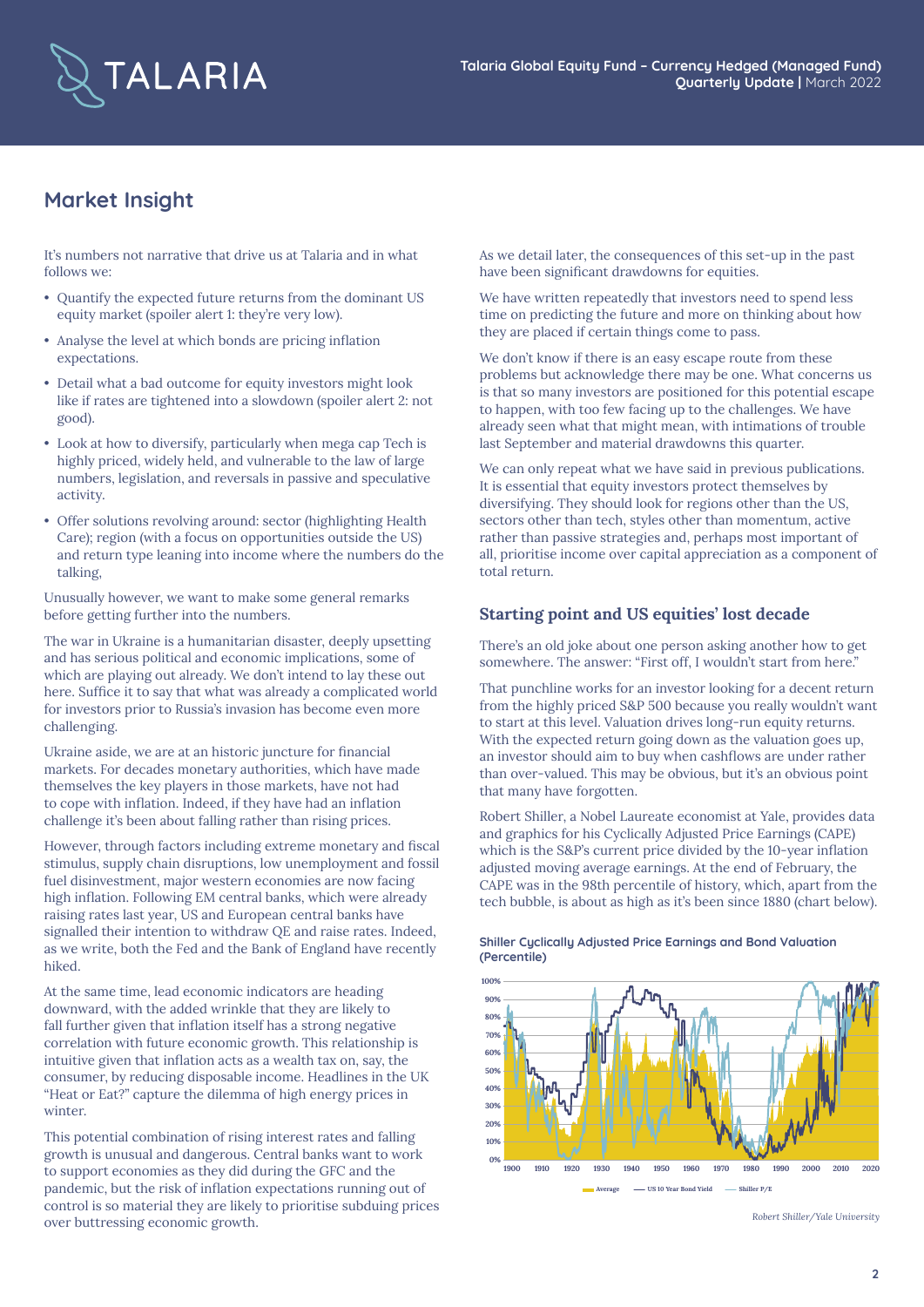

**US Treasury Market average inflation expectation**

**for years 1-5, 6-10 and the difference**

At today's level the 10-year expected return from the S&P500 assuming margins stay at today's record levels, the index holds its lofty valuation and the average sales growth of the last 20 years - is achieved is less than 4% nominal which is a small number in anyone's book.

In December 1999, a popular explanation for the all-time high CAPE was that you couldn't put a price on Tech shares that were changing the world.

*This was another unhelpful rationale: an investor who bought the S&P500 at the start of 2000 had lost more than 4% ten years later. There's a reason that they* 

However it's not all bad news. There are still attractively valued individual shares in the US if you look for them, other regions are less expensive, and income can help. However, it's important to understand the starting point - and for investors in US shares today it's not a good one.

### **US bonds price in low average inflation for the next decade (Is the market blind to the numbers?)**

Let us repeat one more time - market participants spend too much time on forecasting and too little on positioning (who owns how much of what).

Positioning in US Government Bonds is particularly important because they provide the risk-free benchmarks that investors use in pricing other assets, driving the narrative that low longterm rates justify high equity valuations. That this narrative has been accepted can be seen in the fact that – like equities - bonds stand at their 98th percentile valuation since 1881 (chart above). 60/40 has never offered such low prospective returns nor risk.

Despite inflation reaching levels not seen since the 1980s, investors in Treasuries remain unmoved by the idea that this material pick-up will be anything other than short-lived. For example, twenty years of data which predict average expected inflation over the next decade derived from US bond prices (chart below) show:

- Average inflation priced into US bonds for years 1-5 is 3.5% and years 6-10 is 2.2 %.
- Although 3.5% is the highest over the period, the 6-10 year is well within the range.
- It's unusual for near-term to be priced higher than long-term inflation and the difference between the two has not been wider over the period.
- This suggests that the market is confident of the Fed correcting what it sees as a modest short-term policy error.



*Source: St. Louis Federal Reserve, Talaria*

*refer to the noughties as the lost decade.* Whether these expectations are reasonable is far less important than the fact that they exist, because they are the foundation upon which investors have built a tolerance for the lofty US equity market valuation we described above. When investing in an expensive US equity, it's important to understand the risk being taken on. A share, ETF, or Index fund may have a wonderful story attached to it but most of its price action may be explained by the direction of the bond market.

> Moreover, even if current fixed income positioning proves prescient, a good outcome would still only be that the S&P 500 delivers a decade of poor average returns - because the maths says it must.

This then begs the question: "Well if that's a good outcome, what would a bad one look like?."

## **A bad outcome**

We have seen bad outcomes in circumstances that resemble those of today. However like imagining a world without internet, they occurred before the majority of current investors started investing and so they are not well known.

The Fed has turned hawkish just as leading indicators say the economy is about to slow. Since November last year it has moved from prioritising full employment to prioritising inflation management through the planned removal of QE and the raising of short-term interest rates.

This combination of growth slowing with interest rates rising is uncommon, but Strategist Francois Trahan has identified four times in the last fifty years when the Fed has raised rates in the face of a weakening economy (table below). Each time there was a material drawdown in the S&P 500, once simultaneously and in other all cases shortly thereafter.

#### **Long-term yields up amidst lower PMIs**

| <b>ISM Peak</b>  | <b>FFR Peak</b> | 10ur Change | Subsequent S&P<br>Performance |
|------------------|-----------------|-------------|-------------------------------|
| January 1973     | May 1974        | 1.0%        | $-43%$                        |
| <b>July 1978</b> | February 1980   | 4.2%        | $-24%$                        |
| March 1988       | February 1989   | 0.8%        | $-13%$                        |
| May 2004         | June 2006       | 0.5%        | $-52%$                        |

*Source: Trahan Macro Research*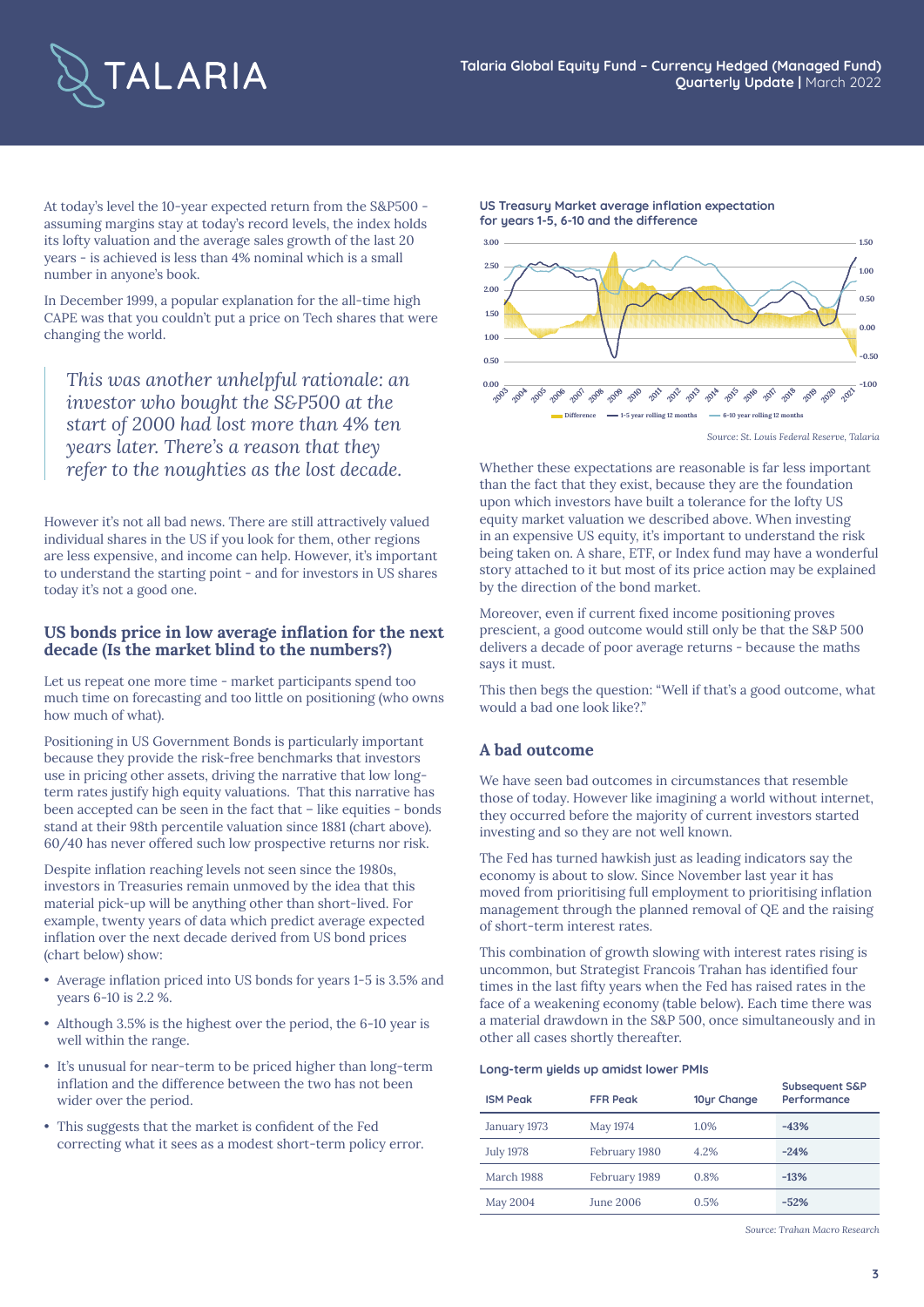

Such pro-cyclical tightening (i.e. exacerbating any downturn) would fly in the face of the idea of the "Fed put", the notion that US monetary authorities will ride to the rescue if equities weaken materially, and the hope that Fed's safety net has become even more equity market friendly now that it takes financial conditions into account.

However, equity investors should not kid themselves that shoring up their holdings is as high a priority as stamping out inflation. As Robert Samuelson said of the 1970s, "The lesson of the Great Inflation is that inflation ought to be nipped in the bud: The longer we wait, the harder it becomes." (The Great Inflation and its Aftermath).

The Fed cannot afford to let inflation expectations run out of control as it did with dire consequences in the 1970s, but keeping those expectations in check will challenge both economic growth and financial markets.

## **The growth equities' challenge**

The usual rule in equity investing is that when growth is scarce buy growth, when growth is abundant buy value.

If the Fed gets on top of inflation at the expense of growth, then it is reasonable to assume that investors will follow this rule. The problem is that Tech is by far the heaviest weighting in growth indices and yet has a number of challenges:

- Valuations are already very high. Again, this means returns are likely to be low and shares are vulnerable to disappointment (think Meta and Netflix by way of example).
- The law of large numbers means growth is becoming harder to achieve. For example, if Amazon delivers its consensus forecast sales growth over the next three years its sales will go from USD 470bn in 2021 to USD 730bn in 2024. The incremental USD 260bn is like adding more than Microsoft to its top line.
- As the Tech sector growth has been so strong, it has masked and cyclical elements, but activities including the manufacture and sale of big-ticket consumer goods (iphones), advertising and supply of discretionary entertainment (streaming services) can't be invulnerable to the cycle.
- If the almost unimaginable amount of capital pouring into Tech doesn't have a negative impact on profitability for some of them it would fly in the face of economic wisdom. If the counter argument is one of winner takes all, the answer is that not everyone can be a winner. Who will win in content for example?
- Although legislation moves at a glacial pace, it increasingly looks as if the US will begin to crack down on what it sees as anti-competitive and/or unethical practices.
- Investors are already over-weight Tech. Looking at the biggest asset gatherers among global equity funds in Australia last year, all were highly correlated with the Nasdaq





*Source: Talaria, Morningstar to 31 January 2022*

- Given its large weighting in indices, Tech is highly exposed to passive investors. When markets are rising, passive can be a cost effective way to be in equities. However, passive investing's performance chasing and buy high, sell low approach is a problem in a poor return world.
- Tech shares are vulnerable to speculative activity. By way of example, the TQQQ ETF which amplifies any move in the Nasdaq by a multiple of 3 via the use of leverage has seen positive inflows in 11 of the last 12 months to the end of February.

## **What diversification looks like in this challenging environment**

#### **1/ Income or "I like those odds"**

At the risk of stating the obvious, total return from equities comprises two elements: capital growth and income. We find it hard to over-emphasise the importance of income at this juncture. Investors focused on the stellar capital component of returns may find income easy to dismiss. However, the data are clear.

Looking at the US equity market, long-term contributions to total return have been neck-and-neck, 49% income to 51% growth. It is true that over the shorter term, the mix ebbs and flows but the lesson is that the income component contributes considerably more when the starting valuation of equities is relatively high, as is the case today.

The chart below shows the capital contribution on a 5-year basis when the market ends at a Shiller P/e in the most expensive quintile. Unsurprisingly when multiples end in the most expensive quintile – more of the return than average is due to capital growth, but income then dominates returns over the next 5 years. Indeed, the median contribution from income over the next 5 years is 69%. More sobering is the fact that 45% of the time more than 100% of the return to equity investors comes from income.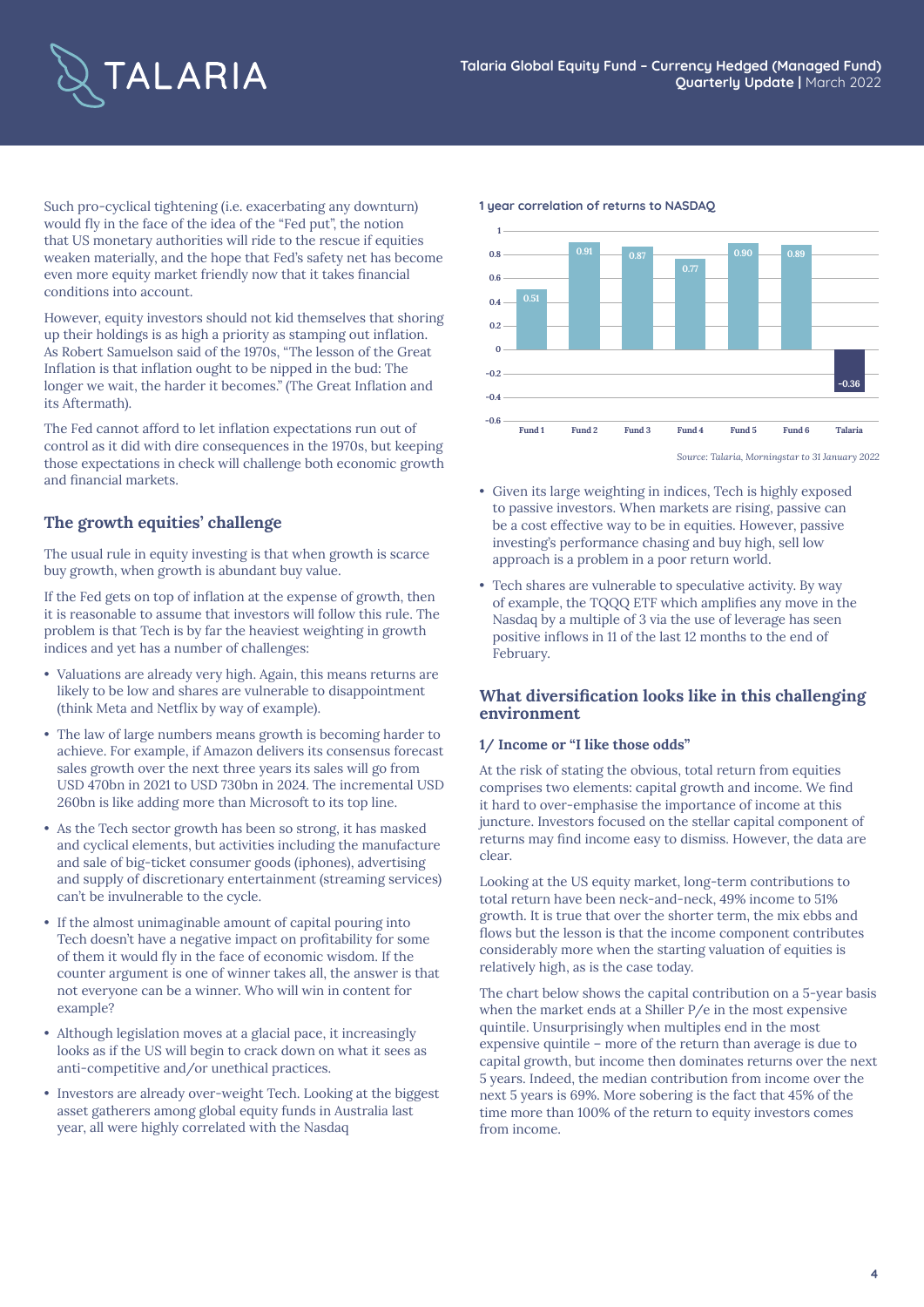

#### **The Crucial Role of Income**



To the end of 2021 capital had contributed 90% of total returns in the prior 5 years, a level only exceeded 2% of the time going back to 1876.

*From this starting point the prognosis for income as a component of total return is startling - in the subsequent 5 years more than 100% of returns has come from income 90% of the time.*

Given the above – investors should lean into income and away from capital growth. This does not just mean gaining exposure to dividends. It also means using all sources of income available including option premium – which is exactly what we at Talaria have done successfully since inception. Not only does our process generate materially higher income, but, unlike dividend funds, suffers less in market drawdowns, is not subjected to sector concentration risks, and doesn't suffer from the fact that equity dividends are at management and the Board of Director's discretion.

#### **Talaria Income Generation 2011-2021**



*Source: Talaria Bloomberg*

#### **2/ Style and Sector**

Although we are bottom-up investors and sector agnostic, an understanding of sentiment, positioning and valuation informs our investment process.

The PE relative chart below shows what areas are in or out of favour versus the market and the past. A number of the sectors that have high correlation with fixed income, the so-called bond proxies, look expensive: Tech, Consumer Discretionary, Communication Services and Utilities. Given the move in Treasuries and the concerns over inflation, this is somewhat surprising.

At the other end of the scale, Materials, Financials and Energy offer good value and diversification.

#### **Current Sector Forward P/E Premium (Discount) Since 2005**



*Source: Bloomberg, S&P Dow Jones Indices*

One of the outstanding opportunities is in Health Care, which is a non-cyclical sector actually trading cheap versus the past. This is not its only attraction.

StateStreet Advisors provides information on client holdings and, according to its data, Health Care is the second most underweight sector after Real Estate. Not only is Health Care under-owned but it also has defensive characteristics. For example, it has not experienced a down year of earnings' forecasts going back as far as 1996. Looking at a company level, we have found shares of pharmaceutical majors and drug distributors that offer excellent value. Johnson & Johnson, Sanofi, Novartis, and Roche are currently in our top 10 holdings as part of our 29% healthcare exposure.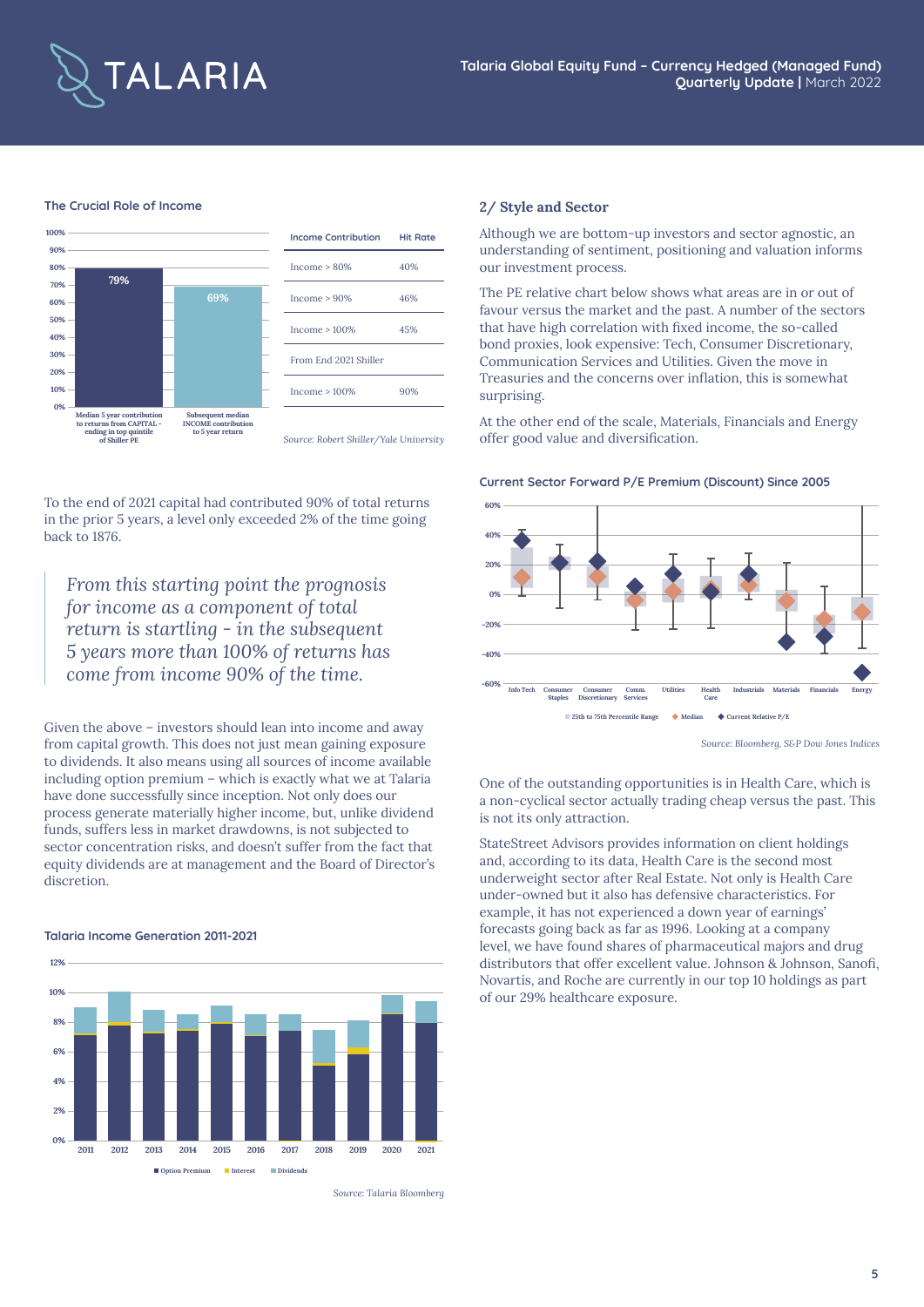

### **3/ Region**

On a regional basis, the only equities' game in town since the GFC has been US stocks. This may be to exaggerate for effect, but it's clearly not a million miles from the truth, as the chart below illustrates.

#### **US Dominates Globally**



*Source: Bloomberg*

In terms of valuation, the US now trades at a material premium to global indices. There may be good reasons for this, but they don't change the maths underlying prospective returns. On a PER of 19.8, the S&P offers an earnings' yield of just under 5.0% compared to just under 6.0% for Europe and 6.5% for Japan. These may seem marginal differences but over time a 14% discount to the US for Europe and a 24% discount for Japan are meaningful.

#### **Conclusion**

At what is a difficult time in the world and in financial markets, our key message remains that investors are positioned for a resumption of the status quo: a return to a world of low inflation, low interest rates and moderate growth.

Even if these expectations prove to be correct, high equity valuations in the US and Tech mean that the outlook is poor for long-run returns in the two areas that have dominated performance and portfolios since the GFC. Furthermore, on the way to this posited benign future, markets are having to negotiate a rare and dangerous combination of Fed tightening into a weakening economy. This is a serious challenge.

The necessary and best solution is to diversify. This means embracing income as a component of return, value as a factor, regions other than the US and sectors other than Tech. Doing this will by definition reduce the concentration risk to which so many investors are exposed. It will also increase alignment to areas of the market that promise meaningful upside.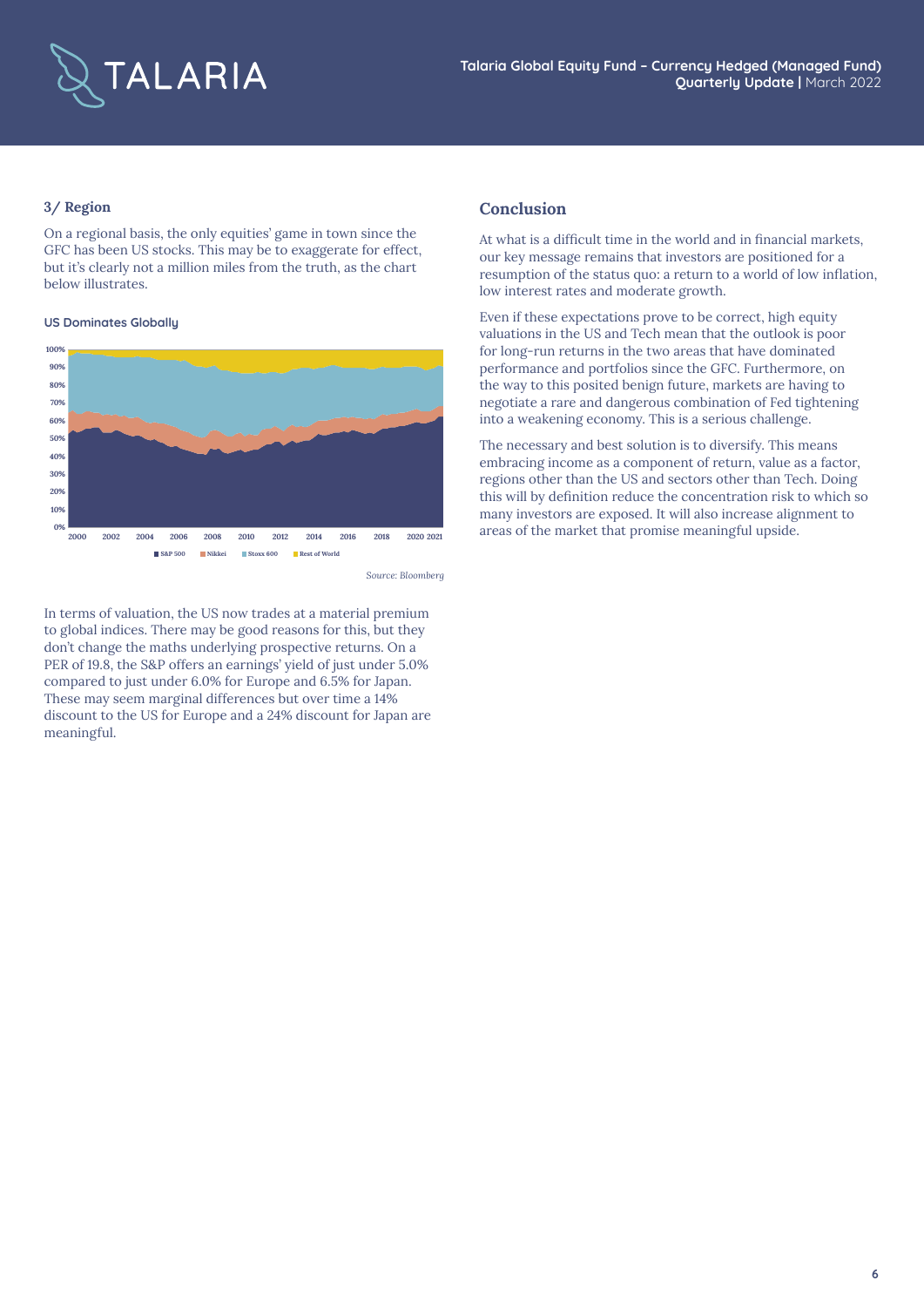

## **March 2022 Quarterly Performance**

**Equity markets came under significant selling pressure during the quarter as Russia's invasion of Ukraine, elevated inflation and increasingly hawkish central banks all weighed on sentiment. Despite seeing some reprieve in March, the medium-term outlook for equities remains challenging given high starting valuations and the paradox of inflation-induced rate rises into a rapidly decelerating economic environment.** 

While most equity indices fell over the quarter, the severity and indeed cause of weakness, varied across regions. Rate rise concerns weighed disproportionally on US markets given their higher multiples with the NASDAQ and S&P500 down 9.1% and 4.9%, respectively. Geographic proximity to hostilities alongside economic exposure to Russia/Ukraine appeared to be the only determinant of performance in Europe. With that, the German DAX was the worst performer, down 9.3%, followed by the CAC40, down 6.9%, while the UK FTSE actually finished up 1.8%. In Asia, US de-listing friction, ongoing economic softness, and geopolitical tensions saw the Shanghai Composite fall 11% while Japan's Nikkei225 was lower by 3.4%.

Quarterly performance also varied significantly on a sector basis. The absolute standout was Energy, up 30% as supply risks and more robust demand saw oil prices rally 40%. Broader commodity price inflation also helped Materials, up 1.5%, while Utilities benefitted from risk-off positioning to finish up 0.8%. In contrast, Consumer Discretionary, Telco and IT all finished down more than 10%. There were plenty of drivers with waning consumer confidence and margin pressure weighing on Consumer stocks, while rate rises, and a few disappointing results impacted the Telco and IT sectors.

The AUD finished up 3% against the USD courtesy of commodity price strength with the Bloomberg Commodity Index up 25%. VIX finished the quarter largely unchanged at 19, having reached a high of 30 in early March following Russian's invasion of Ukraine. Yields on 10-yr US Treasuries closed at 2.39%, up 88bps since the beginning of the year.

Against this backdrop, the Fund performed well delivering a total return for the March quarter of 4.10% while the 12 month return was 12.96%. This has been achieved with substantially less market risk.

#### **Distributions: The Fund paid a March 2022 quarterly distribution of 8.10 cents per unit taking its 12-month income return to 8.40%.**

Our holding in German-based agricultural/pharmaceutical group, Bayer was the biggest contributor to performance during the quarter. This followed a strong set of Q4 numbers where the long-troubled Crop Science segment delivered better than expected results. The past couple of results have also gone some way at allaying concerns around Bayer's drug pipeline and the earnings outlook for its Pharma division. The net of all this has seen earnings estimates increase materially over the past few months, translating into strong share price performance.

Canadian-based oil producer, CNQ, was also a big contributor to performance during the quarter. As a direct beneficiary of higher oil prices, the company has enjoyed a significant uplift in earning allowing it to increase dividends, buyback more shares and reducing leverage. However, following recent share price strength, we no longer feel the shares offer compelling value. Hence, while CNQ has been a long term and very profitable investment for the Fund, we are now looking to exit this position on valuation grounds.

As always, there were also detractors with our holding in Frenchbased food services and facilities management company, Sodexo being the biggest for the period. Shares sold off sharply after the company announced that Chairwoman and founding family member, Sophie Bellon, will become the group's new CEO. This followed a lengthy external recruitment process.

A poor HY result immediately post month-end (disappointing organic/margins outlook) has also seen Sodexo's shares re-test their intra-quarter lows in the mid-60s. However, a lot of these headwinds are cyclical in nature, and we believe Sodexo's longerterm prospects remain well intact. For example, management have re-affirmed medium term EBIT margin targets of 6% (~100bps above current levels). Given undemanding multiples and limited balance sheet risk, we think the shares offer compelling value around current levels.

During the quarter, the Fund exited its positions in French super/hypermarket operator Carrefour, US-based fertilizer CF Industries, and Swiss-based insurer Swiss Re. In terms of new holdings, the Fund initiated positions in Henkel, Roche, and Alibaba. The Fund also gained exposure to Japanese telecommunications company, NTT which we discuss below.

NTT occupies a dominant position in one of the most profitable telco markets globally (>40% share), led by a strong management team who have demonstrated good cost discipline. For example, despite NTT's Mobile ARPU falling ~20% since 2012, Mobile EBIT is up! We were also impressed by NTT's cash generation abilities and capital allocation strategy which has contributed to EPS growing by ~170% since 2012. Encouragingly, this momentum is set to continue with NTT targeting FY23 EPS of ¥370 (~20% above current levels) thanks to more cost-cutting and buybacks. Trading on a prospective P/E of 10x (based on FY23 EPS targets), the share is good value.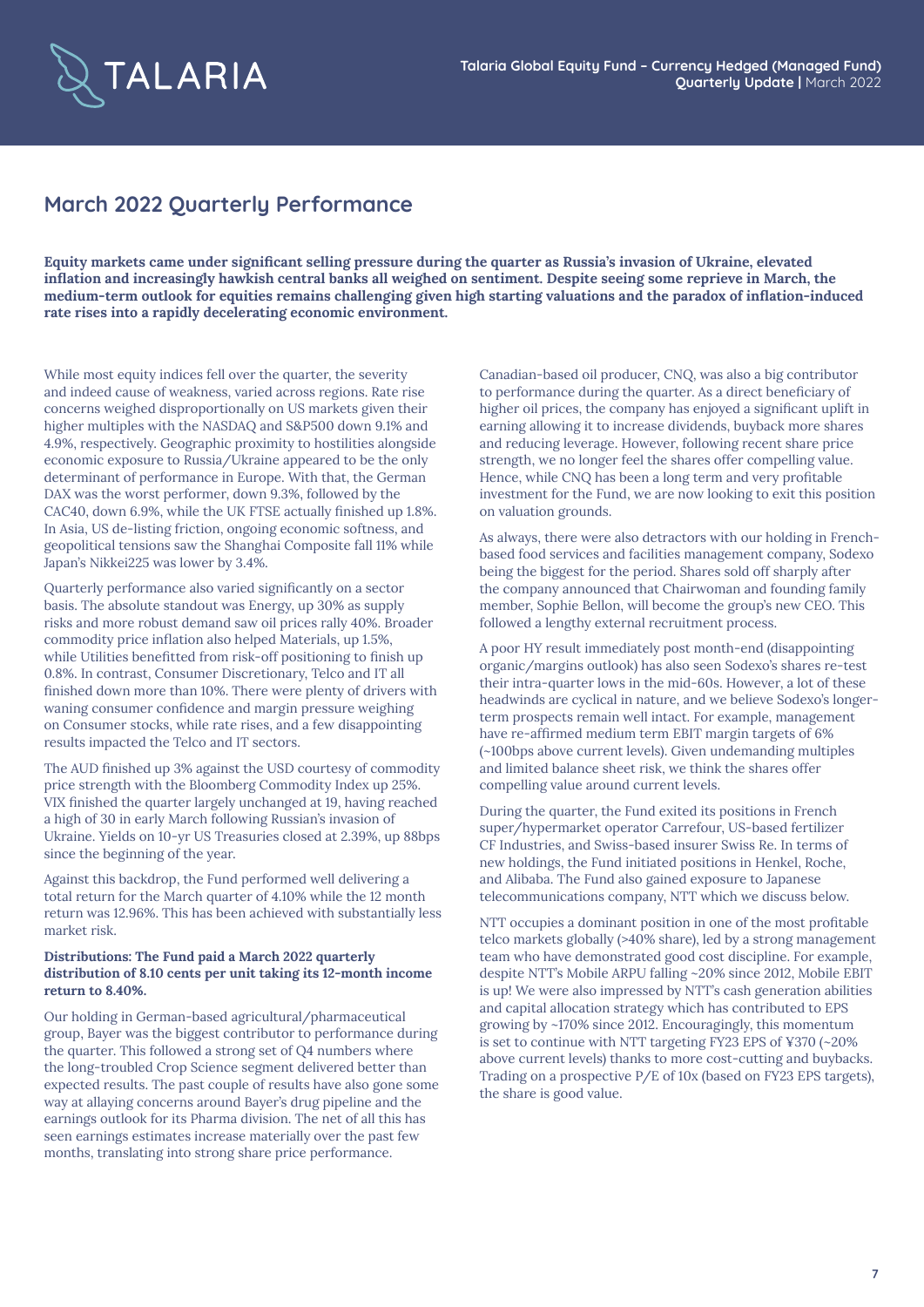

# **Stock in focus: Alibaba Group (HK: 9988)**

#### **Process**

Alibaba is not just an interesting investment in its own right but also a good example of how our investment process works. One of the questions often posed to fund managers is "what's your ideal share", and many have a single template with which to provide an answer.

At Talaria, the process provides the template and the template changes as the market moves through different regimes. Importantly, it's neutral towards sector and geography. As long as a share is not in those limited areas of the market in which we do not invest because of ESG, then we will look at it if it meets our screen's criteria. This approach means that we mitigate the risk of the well-known behavioural biases that challenge all asset managers.

Whilst the Fund's exposure to the Technology sector has been low, this has been a function of the process. We do not have a negative view on Tech per se; dominant market positions, asset light business models, high returns, and exceptional cash conversion are attractive characteristics that many of these companies share. At one point or another, the investment team has conducted extensive analysis on Facebook (now Meta Platforms), Apple, Logitech, Cisco, Oracle, Intel, and Check Point, to name just a few.

Nevertheless, although we are sector and geography neutral, we care very much about valuation. As part of our valuation methodology, we spend considerable time trying to determine a business' normalised earnings. This is our measure of what we believe are a business' true economic profits, adjusting for numerous economic costs not immediately obvious in company accounts. In the short run the market is often prepared to ignore accounting policies that may disguise many true economic costs such as restructuring charges, pension liabilities, stock-based compensation, and depreciation versus capex.

In the long run however, these costs tend to be recognised and incorporated into the share price, thus crystallising the gap between a stock's apparent and true valuation. It is in this context that we model normalised earnings, allowing for these adjustments today that the market should come to recognise over time.

Alibaba first came onto our screen in Sept-21 when the Hong Kong listed shares closed the month at some HKD\$140 down from over HKD\$300 in October 2020. As a Chinese Tech share it's the sort of stock that might be easy to ignore as too difficult, but our process determines what we look at it, and having looked at it closely we think it's a sensible investment.

### **Investment case**

With its price having collapsed in the face of the pulled Ant IPO, a regulatory crackdown and a clash between management and government, Chinese Tech giant Alibaba's share offered great value as we were gaining exposure to it this quarter.

High implied volatility which is indicative of the market's fears, meant that we were able to sell puts at an average strike price of HK\$91 despite the share trading at an average price of some HK\$110 over the period. At this level, we calculate that the stock offers a free cashflow yield of about 11%. Furthermore, without owning the stock we were able to generate equity like returns of 27% annualised on the cash backing the commitment to buy the shares through the options.

Whilst there are downside risks, the attractive valuation, a strong balance sheet, and leading market positions in Cloud and Logistics mean the investment proposition is highly attractive. At some HKD\$177/share, or 60% above levels at the time of writing, we think Alibaba would still only be trading at fair value.

### **Growth opportunities**

Despite its core marketplace business facing significant cyclical and structural headwinds, Alibaba remains one of the dominant eCommerce platforms globally with 1.28bn customers across the world. It also has excellent and perhaps underappreciated growth opportunities in Cloud and Logistics.

With a 30% market share, Alibaba Cloud is the largest operator in a rapidly growing market (Q3 cloud sales +19%), and looking at the comps, the division should make operating margins as high as 40% once it reaches scale.

#### **Global Cloud - Sales vs EBIT Margins**



*Source: Talaria, Company Reports*

The group is also developing an extensive logistics network across China's interior and select overseas markets to improve fulfilment execution. While this is consuming material amounts of cash up front, at completion it will be a strategic and valuable portfolio of transport and distribution assets across one of the fastest growing consumer markets globally.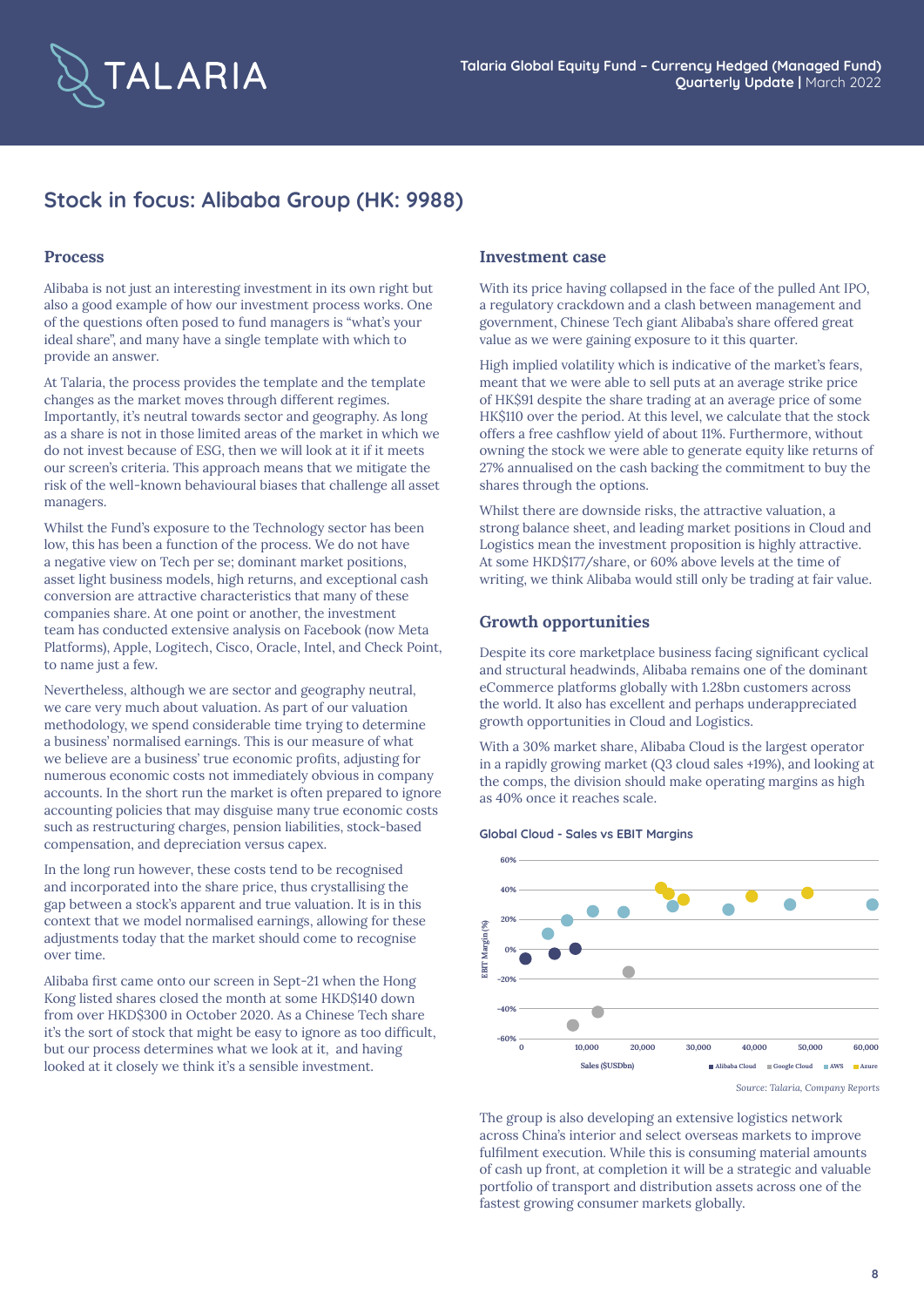

## **Valuation highlights**

There are always complexities in arriving at a valuation and Alibaba is no exception. We have taken a conservative approach and highlight three areas to give a flavour of our cautiousness:

• The key challenge surrounds the profitability of the online marketplace business. With EBIT margins of over 55% the division is overearning, but regulatory intervention and increased competition are rapidly having an effect. We use an EBIT margin of 30% in our model, which is less than half the level it achieved as recently as 2020 and is more consistent with the comps.

#### **Alibaba - Marketplace Business**



*Source: Talaria, Company Reports*

• As discussed above, we consider items such as restructuring, impairments, and pension charges. These are true economic costs, not usually included in headline company earnings, but essential to an understanding of a share's true worth. We make a significant adjustment in adding back annual impairment charges which have totalled RMB78bn since 2014. We also add back share-based compensation payments (SBP), which in FY21 totalled ~RMB50bn or 28% of pre-SBP EBIT.

#### **Alibaba - Group EBIT Margins**



• In terms of the capital structure, we include half of Alibaba's negative working capital balance as 'debt' and give it the benefit of only 50% of Ant Group's carrying value in Alibaba's accounts.

### **Conclusion**

The brouhaha both in terms of the company itself and some of its high-profile shareholders, has seen Alibaba sold down to levels well below our estimate of fair value. Our process is by design brouhaha unaware – designed to focus our collective resources on individual shares which potentially have been sold by investors for reasons other than the value they offer. Coming through our screen, subject to our standard analysis and with high implied volatility working in our favour, Alibaba is a good example of how our process works in practise. Of course, that doesn't mean Alibaba is risk free, but at this level the upside/ downside for our clients money is highly attractive.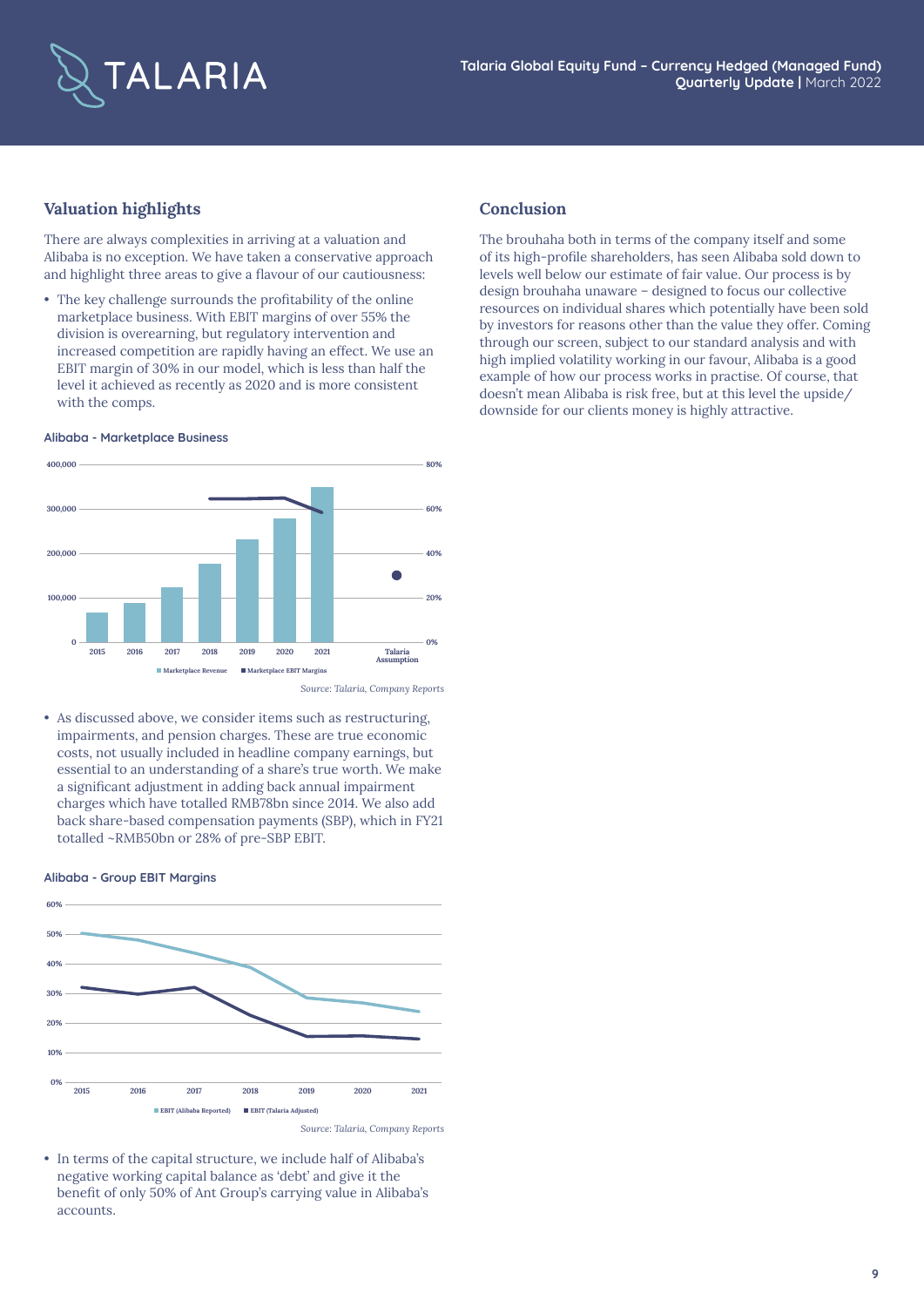

# **Talaria Global Equity Fund - Currency Hedged (Managed Fund)**

### **Top 10 Holdings\***

| Company name                   | (% weight) |
|--------------------------------|------------|
| <b>Novartis</b>                | 7.8%       |
| Sanofi                         | 6.6%       |
| Johnson & Johnson              | 4.8%       |
| Sodexo                         | 4.8%       |
| Alibaba                        | 4.5%       |
| Roche                          | 4.2%       |
| Secom                          | 3.7%       |
| Henkel                         | 3.7%       |
| <b>Wheaton Precious Metals</b> | 3.7%       |
| Mitsubishi Electric            | 3.6%       |

### **Performance at 31 March 2022**

| Period               | Income<br>Return | Growth<br>Return | <b>Total</b><br>Return | <b>Average Market</b><br><b>Exposure</b> |
|----------------------|------------------|------------------|------------------------|------------------------------------------|
| 1 month              | 1.46%            | 0.50%            | 1.96%                  | 56%                                      |
| 3 months             | 1.49%            | 2.61%            | 4.10%                  | 56%                                      |
| 6 months             | 1.55%            | 6.68%            | 8.23%                  | 59%                                      |
| 1 year               | 8.40%            | 4.56%            | 12.96%                 | 57%                                      |
| 3 years p.a.         | 5.79%            | 3.64%            | 9.42%                  | 55%                                      |
| 5 years p.a.         | 5.82%            | 1.23%            | 7.05%                  | 58%                                      |
| 7 years p.a.         | 5.75%            | 0.43%            | 6.18%                  | 59%                                      |
| Since Inception p.a. | 6.49%            | 1.30%            | 7.79%                  | 59%                                      |

1 Fund Returns are calculated after fees and expenses and assume the reinvestment of distributions 2 Inception date for performance calculations is 18 August 2008

3 Income Return includes realised capital gains 4 Past performance is not a reliable indicator of future performance

5 Average Market Exposure based on delta-adjusted exposure of underlying portfolio

\* Weightings include option positions held and cash backing put options. It assumes that put options will be exercised.



\* Weightings include option positions held and cash backing put options.

It assumes that put options will be exercised.

### **Quarterly distribution**

| Period           | Cents per<br>Units | <b>Reinvestment price</b> |
|------------------|--------------------|---------------------------|
| March 2022       | 8.1000             | \$5.5794                  |
| December 2021    | 0.0000             | n/a                       |
| September 2021   | 0.0000             | n/a                       |
| $Jun-21$         | 6.7566             | \$1.0412                  |
| March 2021       | 1.7000             | \$1.0672                  |
| December 2020    | 1.4000             | \$1.0177                  |
| September 2020   | 1.4000             | \$0.9359                  |
| <b>June 2020</b> | 3.9668             | \$0.9354                  |
| March 2020       | 0.0000             | n/a                       |
| December 2019    | 0.0000             | n/a                       |

# Japan 15% Cash 20% Europe ex-UK 34% USA 19% UK 2% Canada 5% Asia ex Japan 4%

| <b>Asset allocation</b> | % weight |
|-------------------------|----------|
| Global equity           | 50.3%    |
| Cash – put option cover | 29.9%    |
| Cash                    | 19.8%    |
| <b>Total</b>            | 100%     |

## **Portfolio contributors**#

|  |  | Portfolio detractors <sup>#</sup> |
|--|--|-----------------------------------|
|--|--|-----------------------------------|

| Mckesson                   | Sodexo              |
|----------------------------|---------------------|
| Bayer                      | Mitsubishi Electric |
| Newmont                    | Henkel              |
| Canadian Natural Resources | Asahi               |

1 Portfolio contributors and detractors are based on absolute quarterly contributions to return, including option positions